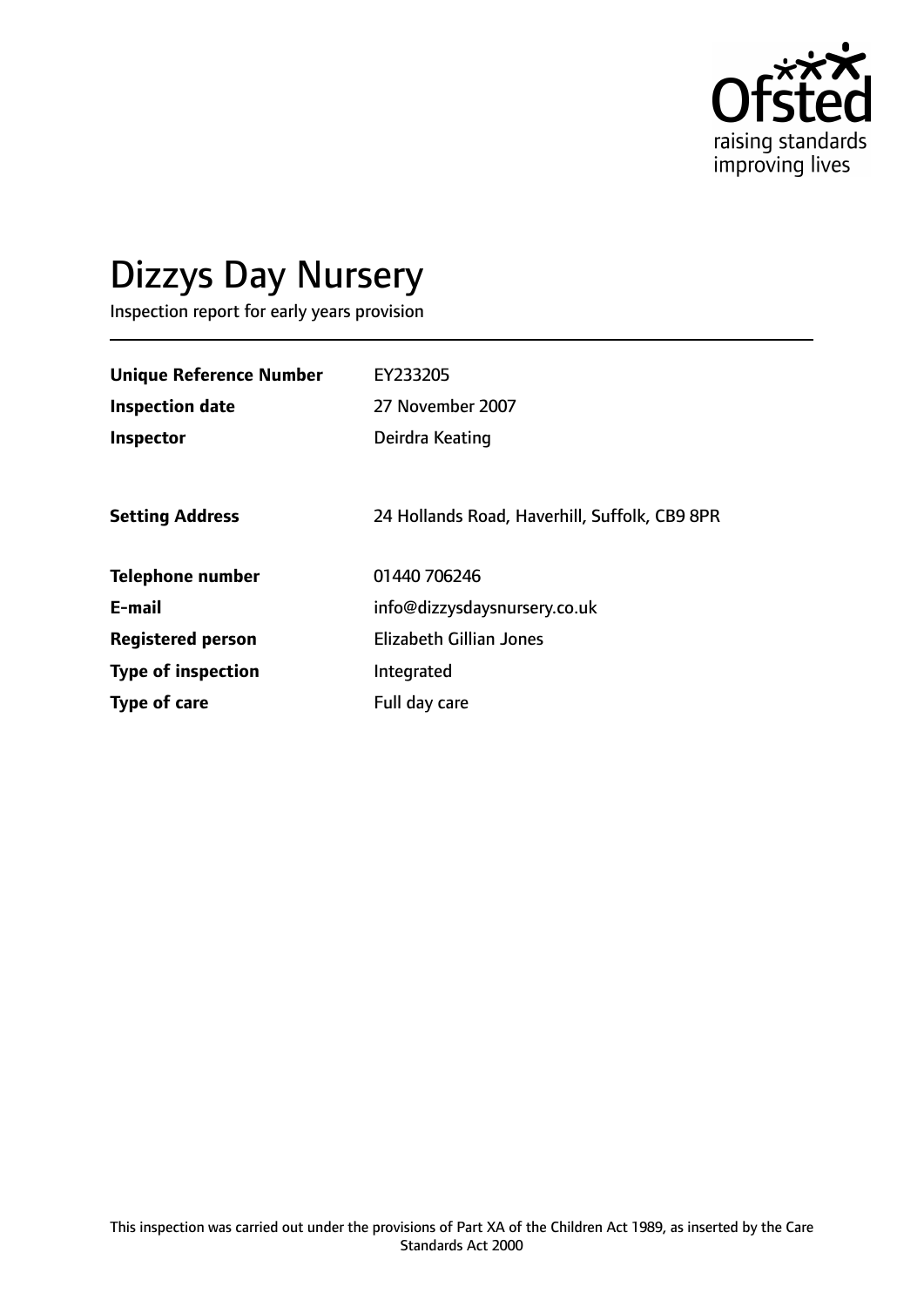#### **ABOUT THIS INSPECTION**

The purpose of this inspection is to assure government, parents and the public of the quality of childcare and, if applicable, of nursery education. The inspection was carried out under Part XA Children Act 1989 asintroduced by the Care Standards Act 2000 and, where nursery education is provided, under Schedule 26 of the School Standards and Framework Act 1998.

This report details the main strengths and any areas for improvement identified during the inspection. The judgements included in the report are made in relation to the outcomes for children set out in the Children Act 2004; the National Standards for under 8s day care and childminding; and, where nursery education is provided, the *Curriculum guidance for the foundation stage.*

The report includes information on any complaints about the childcare provision which Ofsted has received since the last inspection or registration or 1 April 2004 whichever is the later.

#### **The key inspection judgements and what they mean**

*Outstanding: this aspect of the provision is of exceptionally high quality Good: this aspect of the provision is strong Satisfactory: this aspect of the provision is sound Inadequate: this aspect of the provision is not good enough*

For more information about early years inspections, please see the booklet *Are you ready for your inspection?* which is available from Ofsted's website: *www.ofsted.gov.uk.*

## **THE QUALITY AND STANDARDS OF THE CARE AND NURSERY EDUCATION**

On the basis of the evidence collected on this inspection:

The quality and standards of the care are good. The registered person meets the National Standards for under 8s day care and childminding.

The quality and standards of the nursery education are good.

## **WHAT SORT OF SETTING IS IT?**

Dizzy's Day Nursery is privately owned and opened in 2002. It operates from a converted unit on the Holland's Road industrial estate in Haverhill. A maximum of 40 children may attend the nursery at any one time. The nursery is open from 07:30 to 18:00 Monday to Friday 51 weeks of the year. Children have access to a secure enclosed outdoor play area.

There are currently 79 children aged from two to under five years on roll. Of these, 23 children receive funding for early education. Children come from the local area and attend for a variety of sessions. The nursery currently supports a number of children with learning difficulties and/or disabilities and also supports a number of children who speak English as an additional language.

The nursery employs 19 members of staff. Of these, 13 hold appropriate early years qualifications and one member of staff is currently working towards a qualification. The nursery receives support from the local authority and has been awarded the Suffolk Quality Assurance Scheme.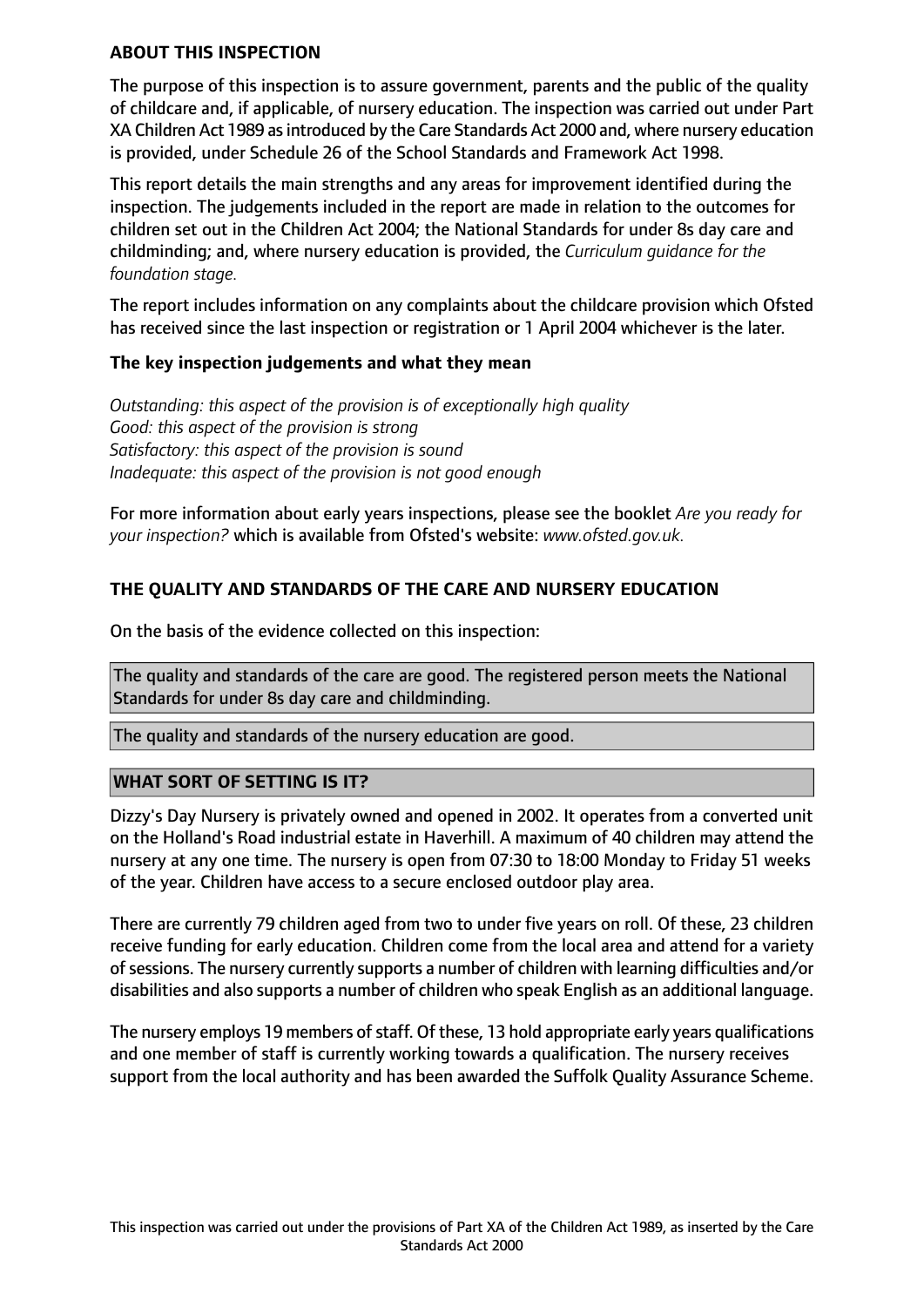#### **Helping children to be healthy**

The provision is good.

Children stay healthy because the nursery follows current and appropriate guidelines, policies and procedures. A hygiene, sickness and infection control policy is in place and parents are given clear quidelines regarding illness in the nursery. This prevents the spread of cross-infection. Children learn about good hygiene practice as staff use group times to explain the importance of washing hands. Staff also involve children well in the cleaning of tables prior to snacks and meals. Large, clear photographic time lines are displayed just above the sinks to remind children how to thoroughly wash their hands. Younger children are helped to wash their hands after nappy changes and before meals at a small sink using a stool. Babies have nappies changed by careful staff who consistently use good preventative measures such as disposable gloves and aprons. Children receive good care if they have an accident or become ill whilst at the nursery. Fully stocked first aid kits are readily available and all staff have attended first aid training. Parental consents are all provided regarding medication and medical treatment. Accidents and medication requirements are clearly recorded however, parents do not always sign these on collection which could compromise children's health and safety.

Children experience very good routines which meet individual needs for rest and sleep in line with parent's wishes. Babies are put down in cots in a darkened annex off the main room. Staff gently rock babies off to sleep in their armsin accordance with specific guidelinesfrom parents. Older children sleep on mats in a small room adjoining the nursery. All sleeping children are checked every fifteen minutes to ensure they are safe and comfortable. Children are provided with separate clean bed linen and blankets which are kept in individual boxes for the week. Children are also able to be active according to their needs as they enjoy free access to an appealing outdoor area. Children thoroughly enjoy playing outside where a very good range of equipment and toys encourages them to spend time outside in the fresh air.

Children's health and dietary needs are met because practitioners work well with parents. Individual requirements are displayed on the wall and in the kitchen to ensure that individual dietary needs are carefully respected and adhered to at all times. Children increase their understanding of healthy living through healthy topics where children cook and prepare healthy food such as fruit smoothies and sandwiches. Visits from a dentist reinforce children's understanding of the impact of a healthy diet. Meals are prepared from fresh nutritious ingredients by staff who have attended food hygiene training. Snacks feature fresh fruit and healthy savoury snacks with milk or water. Children develop their skills during snack time, they learn to spread, pour and carefully carry their plates to the table. Babies and younger children are encouraged to use their cutlery and start to feed themselves. Staff gently encourage children's independence but are also readily on hand to support them. Children remain well-hydrated throughout the session as fresh drinking water is available at a low-level for children to independently access. Babies are regularly offered their beakers during the day and given drinks with meals and snacks.

## **Protecting children from harm or neglect and helping them stay safe**

The provision is good.

The nursery comprises of two large main rooms each with a small adjoining room, kitchen, bathroom and staff room facilities. The premises are in a good state of repair and are extremely spacious, warm and welcoming. The organisation of space has been well-thought-out to give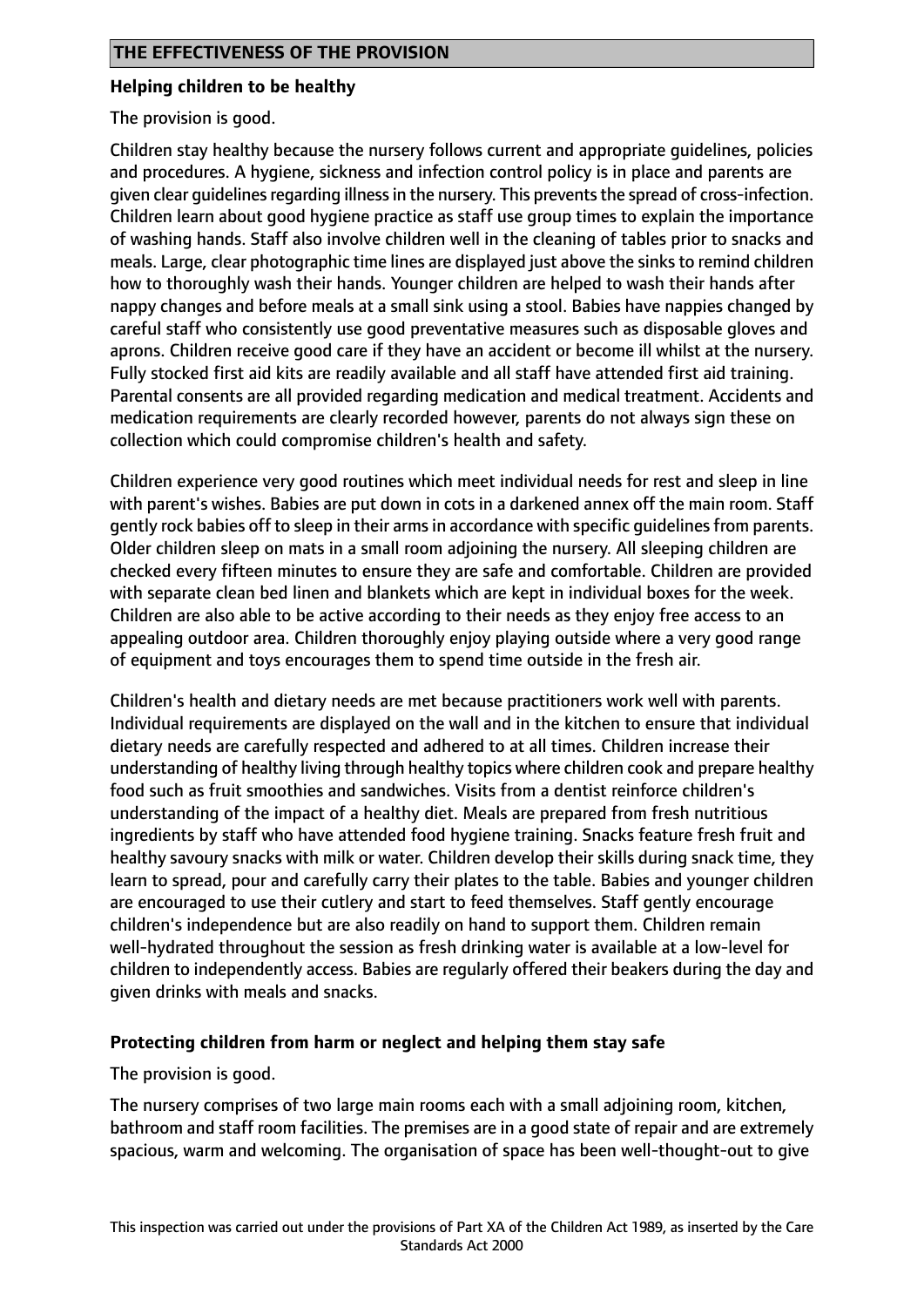defined areas. The room has been creatively decorated to give a child-friendly and colourful atmosphere. Toilet facilities are accessible and inviting with low-level sinks and colourful murals of children's characters painted on the walls. Older children enjoy free access to an exciting outdoor play area and younger children are taken outside daily. Both rooms have been softly furnished which gives a cosy and homely appeal. A large low-level window links the two rooms and enables children to see each other as they move rooms. The kitchen is central to both rooms and is very clean and well-organised.

Children use an excellent range of safe and suitable equipment. A broad range of resources are stored in low-level storage units which are labelled with photographs for instant recognition. Children are extremely interested to play with the very good range of equipment on offer. Equipment is regularly checked and washed to ensure that it is safe and clean for children to play with. Daily risk assessments by staff conducted prior to children arriving ensure that the environment is safe and any potential hazards are minimised. A designated staff health and safety officer ensures that risk assessments are conducted and documented for all areas of the nursery including outings, outdoor play and specific activities. The premises are safe and secure with access to the provision closely monitored by an electronic door locking system. Fire prevention equipment is all in place and regularly checked with termly fire drills clearly documented.

Children are protected well from potential harm by knowledgeable and trained staff who know what to do in the event of a concern. A written statement is clearly shared on registration forms. This ensures that all parties are aware of the nursery's duty to protect children's welfare. A designated member of staff ensures that written policies and local contact numbers are regularly reviewed and up-to-date.

## **Helping children achieve well and enjoy what they do**

## The provision is outstanding.

Children are exceptionally confident and self-assured in the welcoming environment. Staff warmly welcome children individually. Children speaking English as an additional language are welcomed in their own language by staff who have learnt phrases from parents. Children are extremely confident in their relationships with staff who are very warm and tactile and have developed trusting relationships with children built on mutual respect. Babies are settled-in extremely well during introductory sessions where a key carer is established and specific routines are discussed. This ensures that staff provide superb continuity of care for each child. Children confidently approach staff with individual photo books that staff have collated, they excitedly point to favourite toys and pictures of their families captured in their photo books. The children are becoming increasingly independent as staff carefully and gently take time to show children where to hang their coats and how to put them on. They confidently gather prams and dolls and wheel them outside to play. Children are able to make considerable choices about how to spend their time throughout the whole session. They choose from many reflective and sensory resources which provide stimulating experiences and supports their care, learning and play extremely well. Children relish dance and rhymes where they use tunnels and march and clap. This is brought to life by lively staff who enthusiastically encourage the children to participate allowing them to do so in their own time.

## Nursery Education

The quality of teaching and learning is good. All staff have a good understanding of the Foundation Stage and how children learn. Planning has been developed through staff's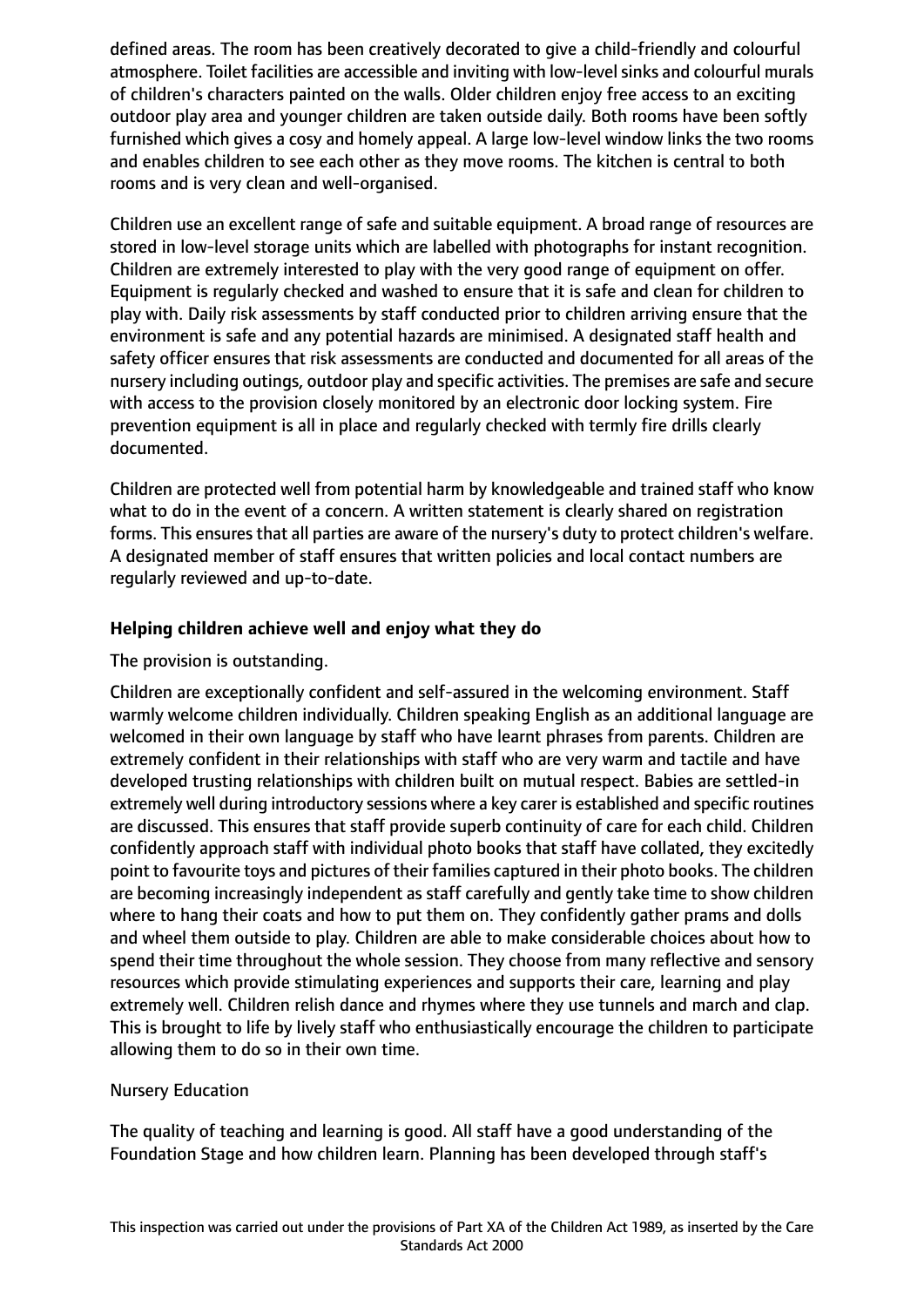evaluation and changed to incorporate children's current interests. Regular room meetings enable all staff to get together and discuss the weekly view sheet detailing activities that are set out. Staff follow children's interests extremely well, these are then documented, linked to the stepping stones and added to children's records. Weekly reflection sheets ensure that staff evaluate activities and continue to follow children's interests as they plan for the following week. Staff work well with children extending all activities. They encourage children building towers to count bricks and ask them to find new words to describe textures. They work well to follow children's interests and provide activities that are meaningful and relevant to the children. Porridge oats in a transparent tray are used to feed dolls and children learn about quantity as they fill cups and containers. Group times are split to ensure that they meet the children's ages and stages of development. Children's behaviour is managed very well throughout the day. Staff work hard to provide stimulating activities making the most of every part of the room in order to provide a rich and vibrant learning environment. Activities set up during lunchtime are carefully laid out to look inviting and appealing to children. Staff work effectively in all areas of the room continually supporting and extending children's learning. They make daily observations and have developed very good systems to ensure that any observations of children are collated and added to written records. Staff then clearly highlight next steps to ensure that children continue to develop and progress. Recently parental contributions have been requested and added to the records to ensure that activities and achievements from home are included in the developmental records of each child.

Children are developing confidence and continue to be motivated to learn. They work as part of a group and express their feelings, this is consolidated by a relevant and appropriate story. Children are developing good self-care skills as they start to manage their own personal hygiene. Staff proactively encourage links from home which enables children to make connections between different parts of their life experiences. Children in the nursery make very good use of books. Staff are readily on hand to share stories with children and the comfortable book area that has been softly furnished is constantly used. A writing area houses an exiting and stimulating range of mark-making equipment. Staff work well with children as they start to form their letters, using wooden shapes for children to hold and feel.

A very good range of fun and tactile resources supports children's mathematical development. Plastic keys and laminated number cards enable children to start to recognise numbers. Children practise counting using colourful sponge pads with plastic animal figures. They are clearly interested and reliably count them as they move them from one sponge to another. Children start to use size language as they build towers and count the bricks. There are many opportunities for children to develop their creativity. They have access to a very good range of media and materials. Dry powder paint in appealing colours and brushes encourages children to make shapes with sweeping movements. Children thoroughly enjoy marble painting where they use water and marbles to develop pictures that are truly in their own style. Children happily engage in imaginary play where staff support them well. Children play cooperatively as a group as they act out a journey to the zoo. They use one object to represent another as a long yellow scarf acts as the seatbelts for the journey.

Children investigate a very good range of objects and materials that are changed daily and include pasta, flour, oats, jelly and orange coloured cornflour. Tactile resources such as shredded paper and plastic animals encourage children to notice differences in texture. Children can freely play outside where an extremely good range of resources have been creatively developed to provide a stimulating outdoor area that reflects all areas of learning. Covered areas have been resourcefully developed to provide a den. Children enjoy all the elements outside; they listen to the rain on the tarpaulin and catch the raindrops on paper. A barked area provides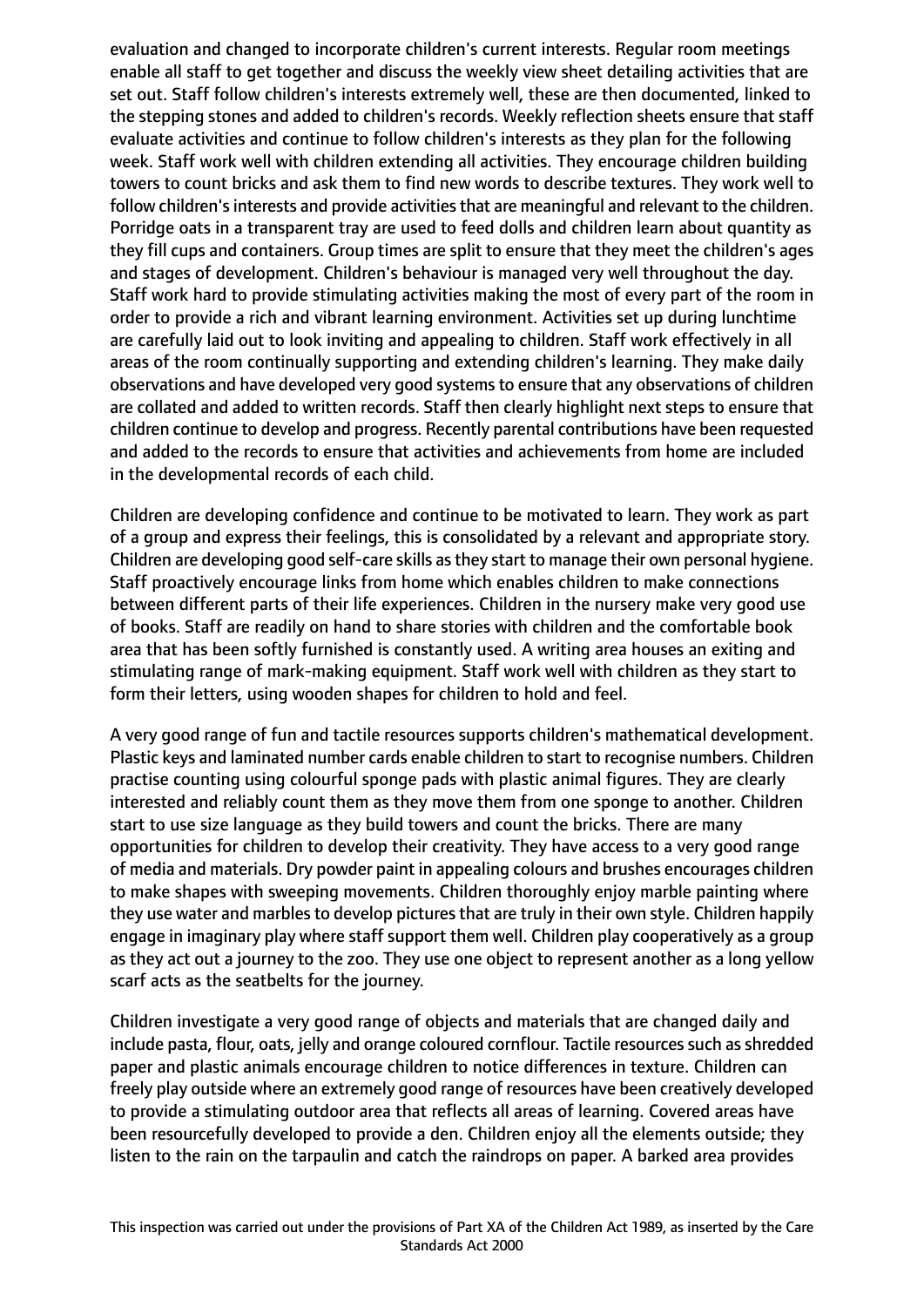children with living mini-beasts to examine. Saucepans tied to the wall enable children to experiment with sound and an appealing child-sized bench houses a good range of books. These include factual books which provide a point of reference for other areas. The nursery proactively takes part in planned forest projects. This enables children to access an excellent range of planned and purposeful activities outside in the woods.

Children's physical development is supported well. Climbing equipment is always available for children to develop their physical abilities and confidence. Children use this confidently and safely, they have been involved in drawing up the safety guidelines and remind each other of the rules. Wheeled and push-along toys encourage them to negotiate space and move safely within a confined space. Children manipulate sparkly red play dough using a range of tools and equipment. They are developing their dexterity well asthey carefully spread paint onto wheeled toys and cut paper. Children thoroughly enjoy musical movement sessions as an additional service provided by an outside teacher.

## **Helping children make a positive contribution**

## The provision is good.

Children develop a very good sense of belonging. Photographs of children that create colourful displays give each child a point of identity in the nursery. Equal opportunity and anti-discriminatory practice are actively promoted for all the children. Staff have developed very good systems to ensure that individual needs are known to all staff and carefully adhered to. Children learn social skills and enjoy being with and talking to adults and children. They play harmoniously in different sized groups showing concern for one another and the environment. Softly furnished areas that have been creatively set up with hanging transparent materials and fairy lights enable children to enjoy tranquil moments as they wish. New children to the nursery are settled very well by caring and attentive staff who take time to fully record all routines. Children show good respect for others in the setting, their beliefs, cultures and traditions. Festivals that are meaningful and relevant to the children in the setting are celebrated through fun experiences such as; food tasting and cooking. Children's spiritual, moral, social and cultural development is fostered.

The nursery has a positive approach to caring for children with learning difficulties and/or disabilities. Staff follow good clear policies in line with the code of practice. A designated Special Educational Needs Coordinator (SENCO) has completed some of the modular training and works closely with the local authority to ensure that children receive the appropriate support. Staff provide sensitive support and work with groups of children as they deliver fun and interactive exercises to help children continue to progress. Children with English as an additional language are supported extremely well by staff who have learned a good range of key words and stock phrases in order that children feel included and understood. Children's behaviour is managed extremely well throughout the sessions. Strategies are very carefully tailored to suit the stage of the child's development. These include explanation, positive reinforcement and a timer to encourage children to share. Sensitive and gentle interventions are provided by staff who are calm and consistent. Consequently there are only minor incidents and generally children's behaviour is good.

The partnership with parents and carers is good. A parents and staff working partnership has been set up to involve parents in all aspects of the nursery. Staff have attended specific training in working with parents. They offer stay-and-play opportunities in order to demonstrate how children learn through the Foundation Stage. Parent's evenings are offered where an exchange of information and creative opportunities are set up for parents. This enables them to understand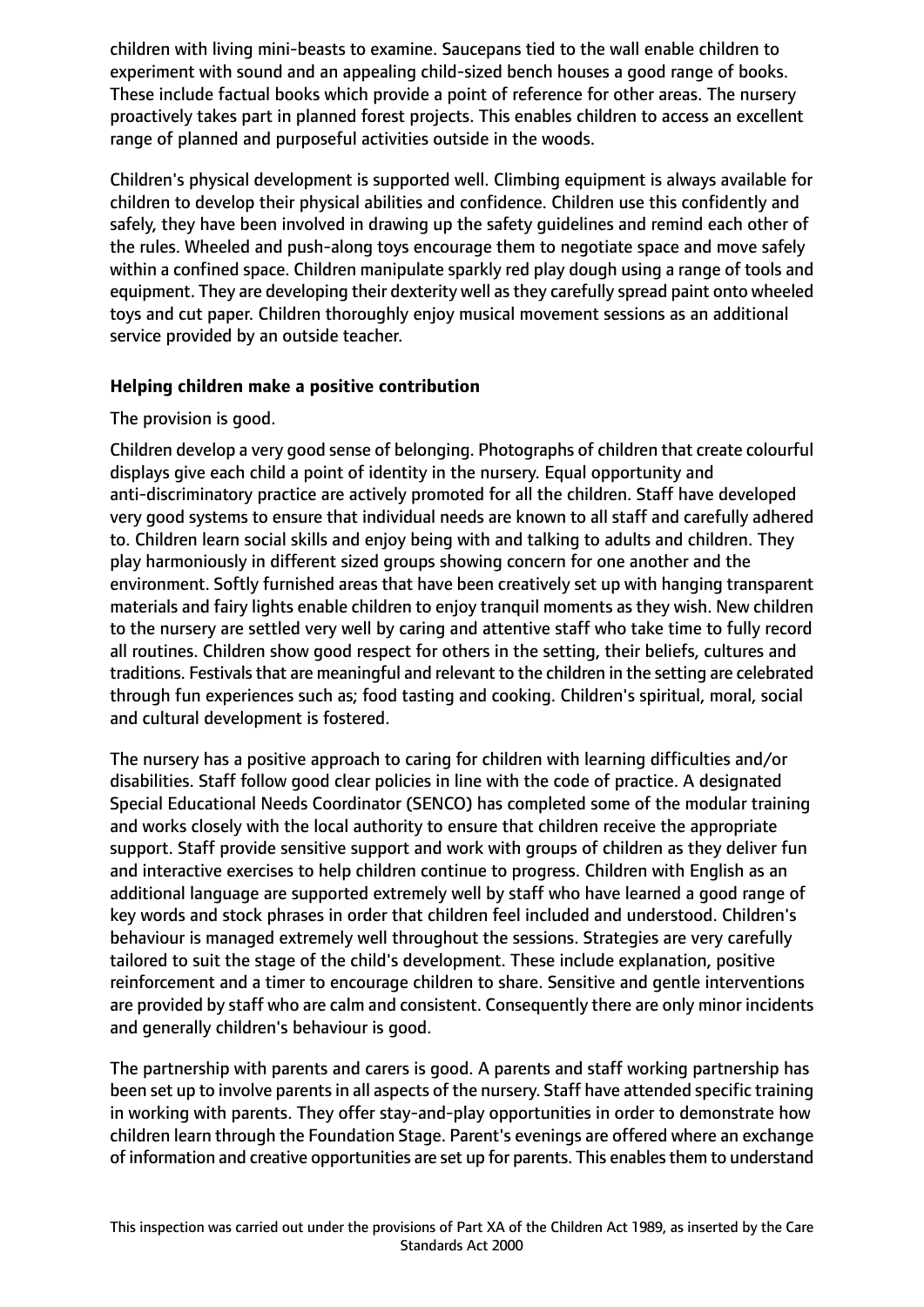how children learn through play and progress towards the early learning goals through a play-based curriculum. A creatively drawn learning tree with detachable green leaves provides an innovative system for parents to contribute to their children's development. Parents take home a leaf and add observations from home which are then added to records. Written records are available on request and as children leave, however these are not provided for parents to share on a regular basis. An informative notice board provides parents with up-to-date information and a clear complaints procedure is displayed. Parents speak very highly about the approachable attentive staff and the open-door policy. They are clearly very happy with the nursery and are keen to make their positive views known.

# **Organisation**

The organisation is good.

The registered person uses effective recruitment procedures which ensure that staff are appropriately checked and suitably qualified. The premises are well-organised. Indoor and outdoor equipment is laid out very creatively to maximise play and learning opportunities for children. Group size and staff deployment generally contribute to the children's good health, safety, enjoyment and ability to make to take an active part in the setting. However, staff are not always deployed sufficiently in the outdoor play area. Good systems are in place to ensure that any staff sickness is immediately covered by bank staff. Staff are well qualified and there is an excellent commitment to staff's ongoing development from both staff and management. All staff have attended first aid, safeguarding and food hygiene training as core courses. This ensures that up-to-date procedures and guidelines are carefully adhered to. New staff are given thorough inductions with staff hand books that compile the nursery's policies and procedures.

The manager has a clear understanding of the National Standards and her responsibility to comply with these and the conditions of her registration. The self-evaluations have been extremely well considered and are displayed as ongoing documents. This encourages staff to continually evidence and record their practice. Arrival and collection times are managed safely and effectively with an accurate register showing actual hours of attendance. All required documentation which contributes to children's health, safety and wellbeing is in place and is regularly reviewed.

The leadership and management is good. The nursery is owned and led by a motivated and dedicated manager who leads a dynamic team and has a strong commitment to training. Children benefit from a team who work very well together. Through ongoing staff development and training the children are achieving well. The manager delegates responsibilities well and the staff have specific areas of responsibility in which they take pride. Staff meetings and room meetings ensure that staff review the effectiveness of the curriculum planning and children's progress is monitored. Staff work closely with a teacher from the local authority to ensure that methods are effective and inclusive. Staff network very well, regular training provides opportunities for them to view other settings and promote the setting as a training venue. The nursery proactively links up with schools to ensure that schemes and methods are compatible. All required documentation is in place to ensure that children are looked after according to their parents' wishes. Overall children's needs are met.

## **Improvements since the last inspection**

At the last inspection the setting was asked to ensure all children wash their hands before meal times and after toileting. This has been done and children routinely wash their hands with support from staff. They were also asked to further develop staff's awareness and understanding